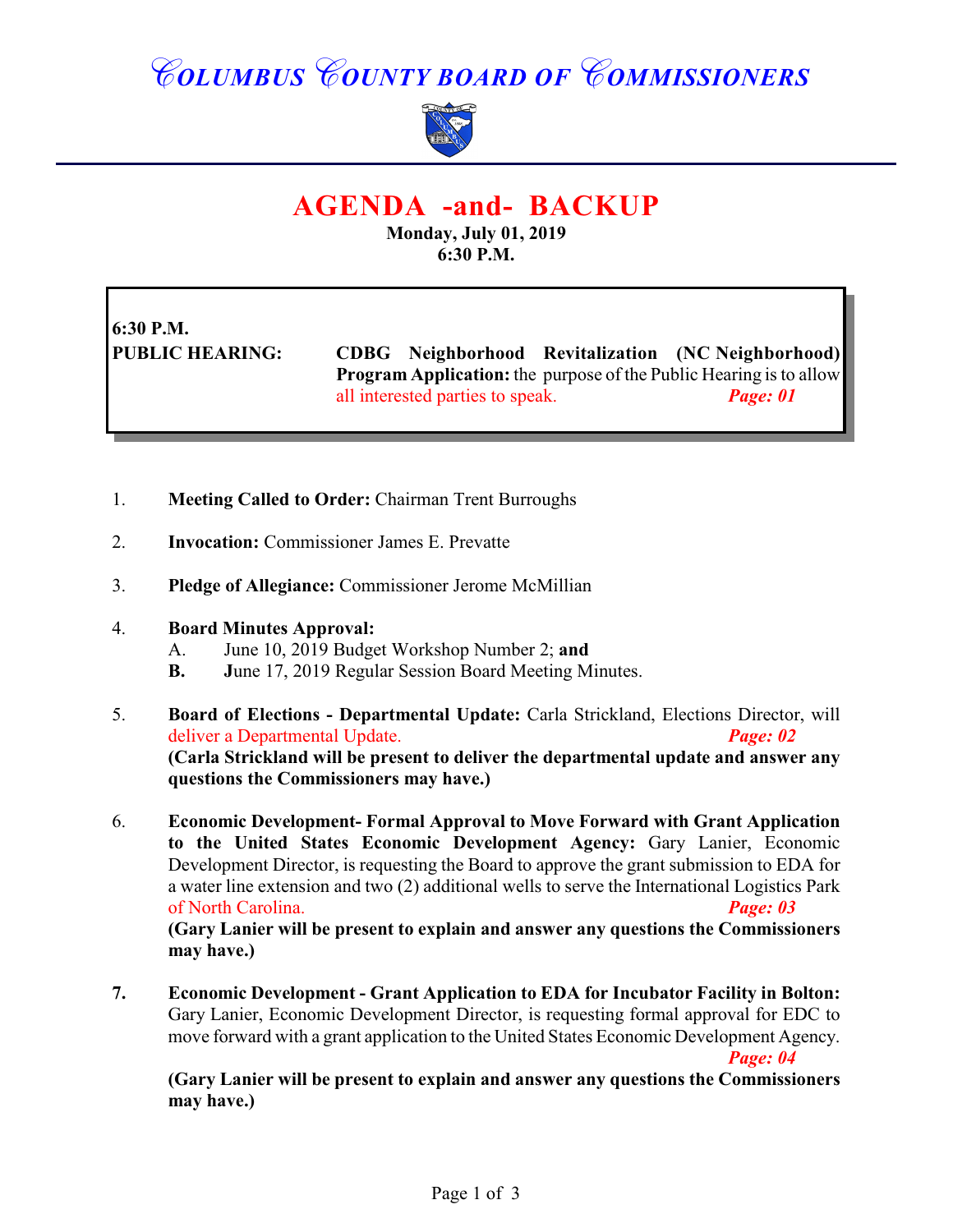- 8. **Economic Development Resolution of Support Letter for Building Reuse Grant for Carolina Botanicals and Establishment of Public Hearing:** Gary Lanier, Economic Development Director, is requesting Board approval of a Resolution of Support Letter for a Building Reuse Grant and establishment of public hearing date. *Page: 05* **(Gary Lanier will be present to explain and answer any questions the Commissioners may have.)**
- 9. **Emergency Services Part-time Fire Inspector:** Kay Worley, Emergency Services Director, is requesting a part-time Fire Inspector. *Pages: 06 - 09* **(Kay Worley will be present to explain and answer any questions the Commissioners may have.)**
- 10. **Finance Fund Balance Policy:** Bobbie Faircloth, Finance Director, is requesting Board approval on the second reading. (The first reading was done at the June 17, 2019 Meeting.) *Pages: 10 - 14*

**(Bobbie Faircloth will be present to explain and answer any questions the Commissioners may have.)**

- 11. **Governing Body - Designation of Voting Delegate to NCACC Annual Conference:** Michael Stephens, County Manager, is requesting the Board to appoint the voting delegate for the NCACC Annual Conference. *Pages: 15 - 16* **(Michael Stephens will be present to explain and answer any questions the Commissioners may have.)**
- 12. **Appointments/Reappointments/Replacements to Committees and Boards:** June B. Hall, Clerk to the Board, is requesting appointments/reappointments/replacements.

*Page: 17* 

| <b>COMMITTEE</b>                                                                  | ZONE/<br>EB               | PERSON(S)                                                                                      | <b>EXPIR.</b><br><b>DATE</b>         |
|-----------------------------------------------------------------------------------|---------------------------|------------------------------------------------------------------------------------------------|--------------------------------------|
| <b>Animal Control Advisory Council</b>                                            | III                       | Vacant<br>Vacant                                                                               |                                      |
| <b>Economic Development Commission Board of</b><br><b>Directors</b>               | VI                        | <b>Brendon H. Jones</b>                                                                        | 06/30/2019                           |
| Home and Community Care Block Grant for<br><b>Aging Services Advisory Council</b> | $\mathbf{I}$<br>III<br>IV | <b>Sue Bell</b><br><b>Betty Williamson</b><br>(Deceased)<br><b>Richard Wilson</b><br>Dan Watts | 06-30-2019<br>66<br>, 9<br>, 9<br>66 |
| <b>Housing Advisory Committee</b>                                                 | <b>VII</b>                | <b>James Register</b>                                                                          | 06/30/2019                           |
| <b>Industrial Facilities Pollution Control</b><br><b>Financing Authority</b>      | <b>EB</b>                 | Carl Meares, Jr.                                                                               | 06/30/2018                           |
| <b>Tabor City Zoning Board of Adjustment</b>                                      | EB                        | <b>Kenny Stanley</b>                                                                           | <b>April, 2019</b>                   |